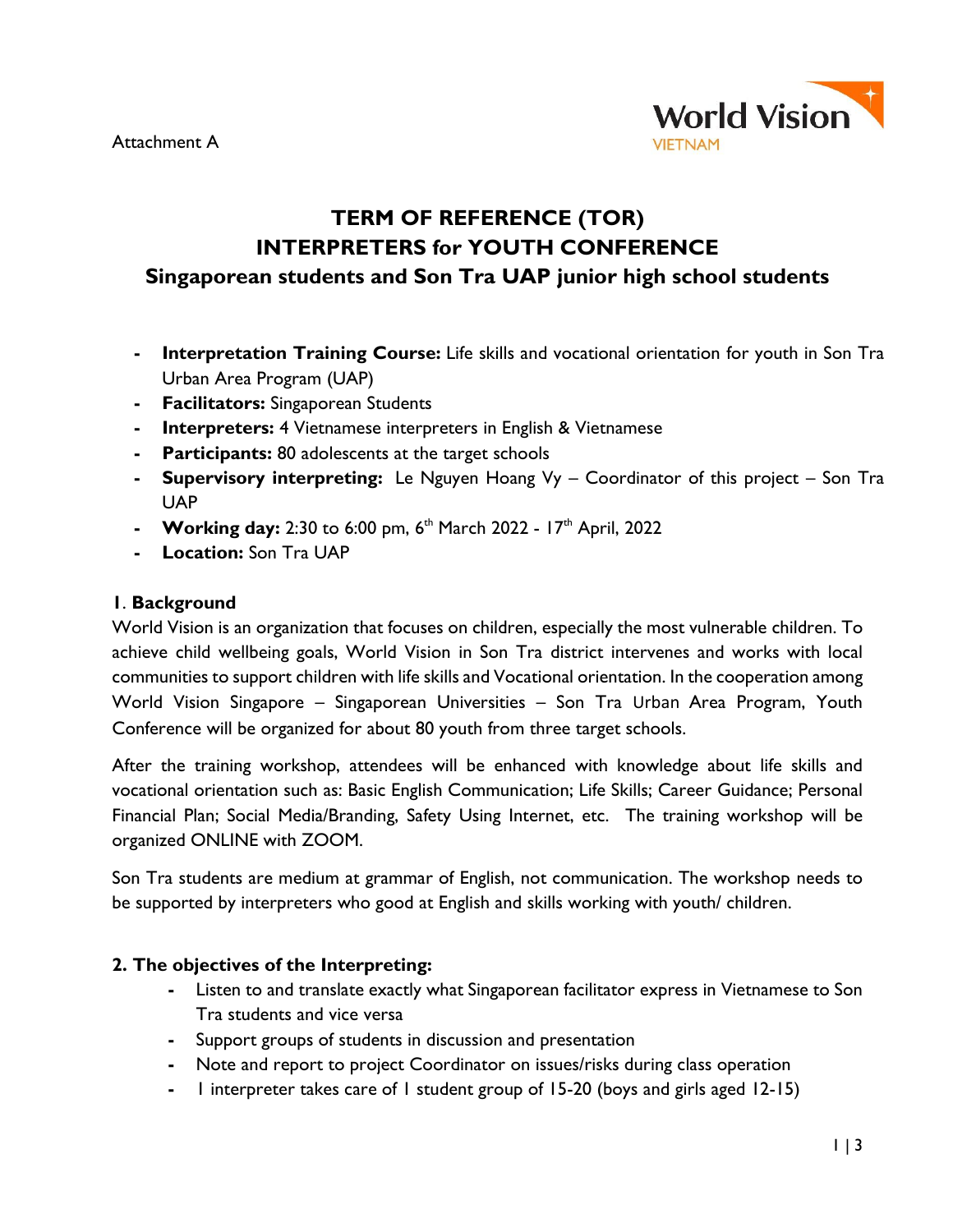## **3. Training course content and timeline (to be updated)**

| <b>VN</b><br>Group | <b>Session I</b><br><b>Basic English</b><br>Communication<br>3.5 hours | <b>Session 2</b><br><b>Career</b><br><b>Guidance</b><br>3.5 hours | <b>Session 3</b><br><b>Life Skills</b><br>3.5 hours | <b>Session 4</b><br><b>Personal Plan</b><br>3.5 hours | <b>Session 5</b><br><b>Culture</b><br>3.5 hours | <b>Session 6</b><br><b>Safety Using</b><br><b>Internet</b><br>3.5 hours |
|--------------------|------------------------------------------------------------------------|-------------------------------------------------------------------|-----------------------------------------------------|-------------------------------------------------------|-------------------------------------------------|-------------------------------------------------------------------------|
|                    | 9 March                                                                | 16 March                                                          | 23 March                                            | 30 March                                              | 6 April                                         | 13 April                                                                |
| $\mathcal{D}$      | 10 March                                                               | 17 March                                                          | 24 March                                            | 31 March                                              | 7 April                                         | 14 April                                                                |
| 3                  | 8 March                                                                | 15 March                                                          | 22 March                                            | 29 March                                              | 5 April                                         | 12 April                                                                |
| $\overline{4}$     | 12 March                                                               | 19 March                                                          | 26 March                                            | 2 April                                               | 9 April                                         | 16 April                                                                |

# **5. Participants**

Participants: 80 youth in 4 groups of 15-20 students

**6. Place:** Three target schools in Son Tra UAP

## **7. The main requirement:**

- Bachelor's Degree in English or IELTS 6.5 upwards

- Having knowledge and experience in the field of speaking English to young people.

- Creating and adapting quickly to motivate class and connect class members (group working, presentation skills, etc.).

- Understanding and respecting World Vision's development policies. Familiarize yourself with the working style of World Vision Vietnam while working with children and the poor.

- Adhere to the plan agreed upon with the World Vision staff.

# **8. Responsibilities of Son Tra AP:**

- Preparing the logistics for the training such as: hall, documents, stationery, list and inform the trainees.

- Working with facilitators, interpreters and stakeholders to agree on the content, program and report after training.

- Monitor the quality of training and interpreters

- Internet connection

# **9. Working time & expenses for consulting for 4 groups:**

| No.               | Content                           | <b>Time</b>       | <b>Session</b> | <b>Payment/session</b> | <b>NOTES</b> |
|-------------------|-----------------------------------|-------------------|----------------|------------------------|--------------|
|                   | Interpreting training<br>workshop | 3.5 hours/day     |                | 950,000 VND/session    |              |
| <b>Total time</b> |                                   | <b>6</b> sessions |                |                        |              |